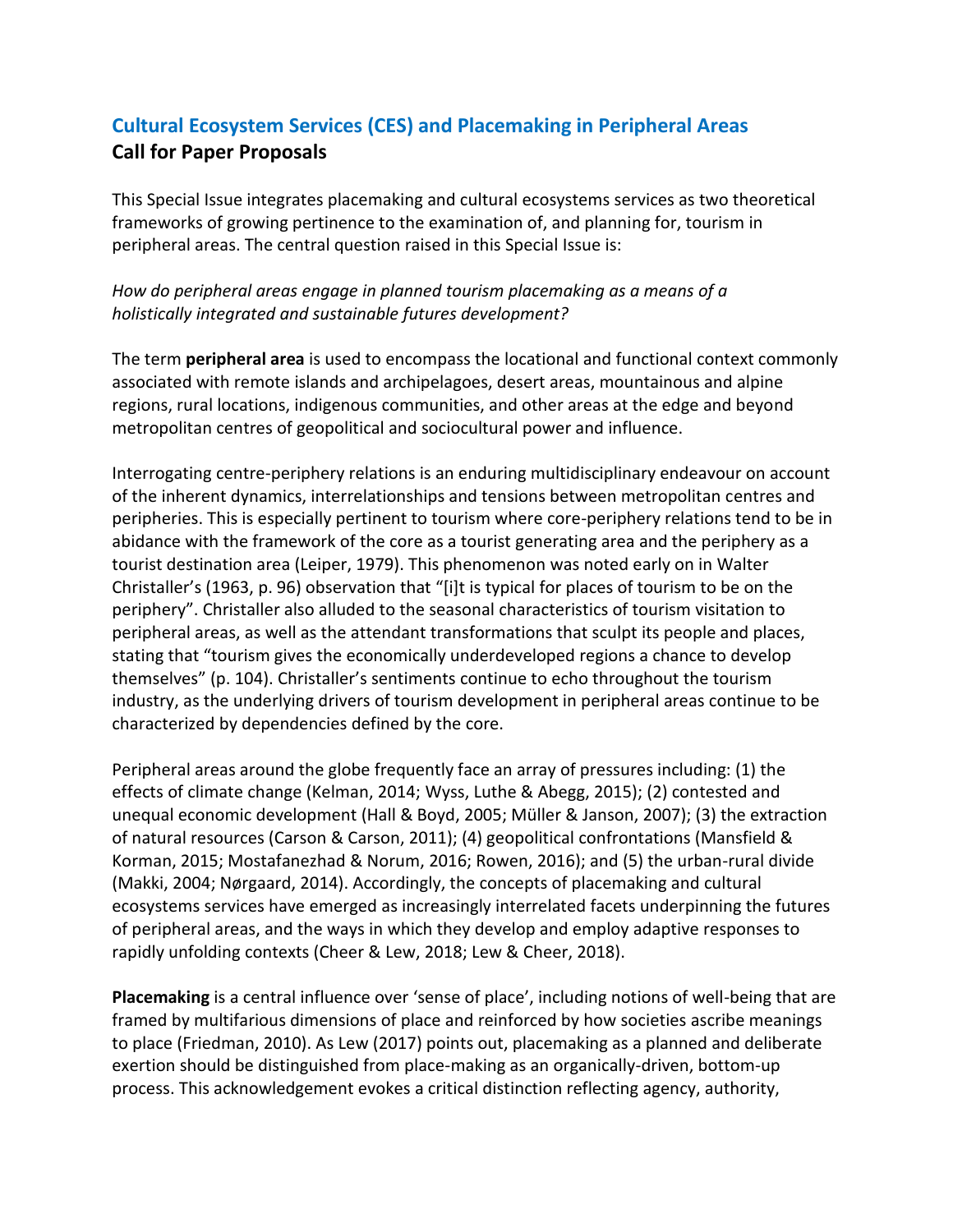ownership, and ultimately sense of place. In this Special Issue, we focus on tourism placemaking as a planned process that is socially structured with intentional and desired outcomes in mind, while recognizing the ever-present tension between structure and agency that any real place embodies. In the case of peripheral areas, planned tourism placemaking often occurs as part of a deliberative approach to sustainable development and community resilience, driven by pressing needs for economic development, livelihood diversification and control over future outcomes. These objectives are almost always grounded in the critical ecosystems services with which peripheral areas are closely aligned.

**Cultural ecosystems services (CES)** are the essential socio-cultural benefit that an ecosystem provides and constitute one of the four major components of ecosystems services (Hirons et al, 2016). CES, which includes the tourism services provided by an ecosystem, are the essential markers that underline the significances of people and place, making them central to planned placemaking interventions. CES includes human perceptions, attachments and embodiments that are often intangible, non-economic, aesthetic, and rooted in the existential connections of people and place (Smith & Yael, 2017). Definitions of CES necessarily engage with a range of "disciplines including ecology, economics, and the social sciences" (Milcu, 2013 et al, p. 44). CES are considered essential to human well-being and are a "product of the dynamic, complex, [and] spiritual relationships between ecosystems and humans, across landscapes, and often over long time periods" (Hirons et al, 2016, p. 548). CES facilitates a holistic human-in-nature perspective as a base for related aspects of change, well-being, resilience and vulnerability.

These characteristics are pertinent preoccupations in the discourse on the development of peripheral area and their attendant communities and ecosystems. Attempts to ground definitions of CES have been challenged by slippery conceptualisations due to the variegations in the complicated nature of what we call "culture" and its secondary status in relation to extractive and regulatory ecosystem services (Lew & Wu, 2018). We believe that tourism placemaking offers a potent perspective that will advance the theory and applications of CES.

The Special Issue will address the research question noted above: How do peripheral areas engage in planned tourism placemaking as a means of a holistically integrated and sustainable futures development? Answers to this question will provide insights into the implications of change trajectories on fundamental place identities and in situ cultural ecosystems services. In linking cultural ecosystems services to tourism placemaking, we anticipate that the papers in this special issue will assess the 'human-in-nature' context and investigate the extent to which cultural variables influence ecosystems services relationships and outcomes critical to the placemaking endeavor and to community resilience building. Additionally, Smith and Ram's (2017) recent assertion that there is a dearth of research examining cultural ecosystems services, especially in terms of its links to humans in nature, is taken up in this Special Issue. This is especially pertinent where change is driven by developments that abut awkwardly and impinge on an established 'sense of place', which might include rapid and unsustainable tourism development, population growth and/or the establishment of unprecedented extractive industries.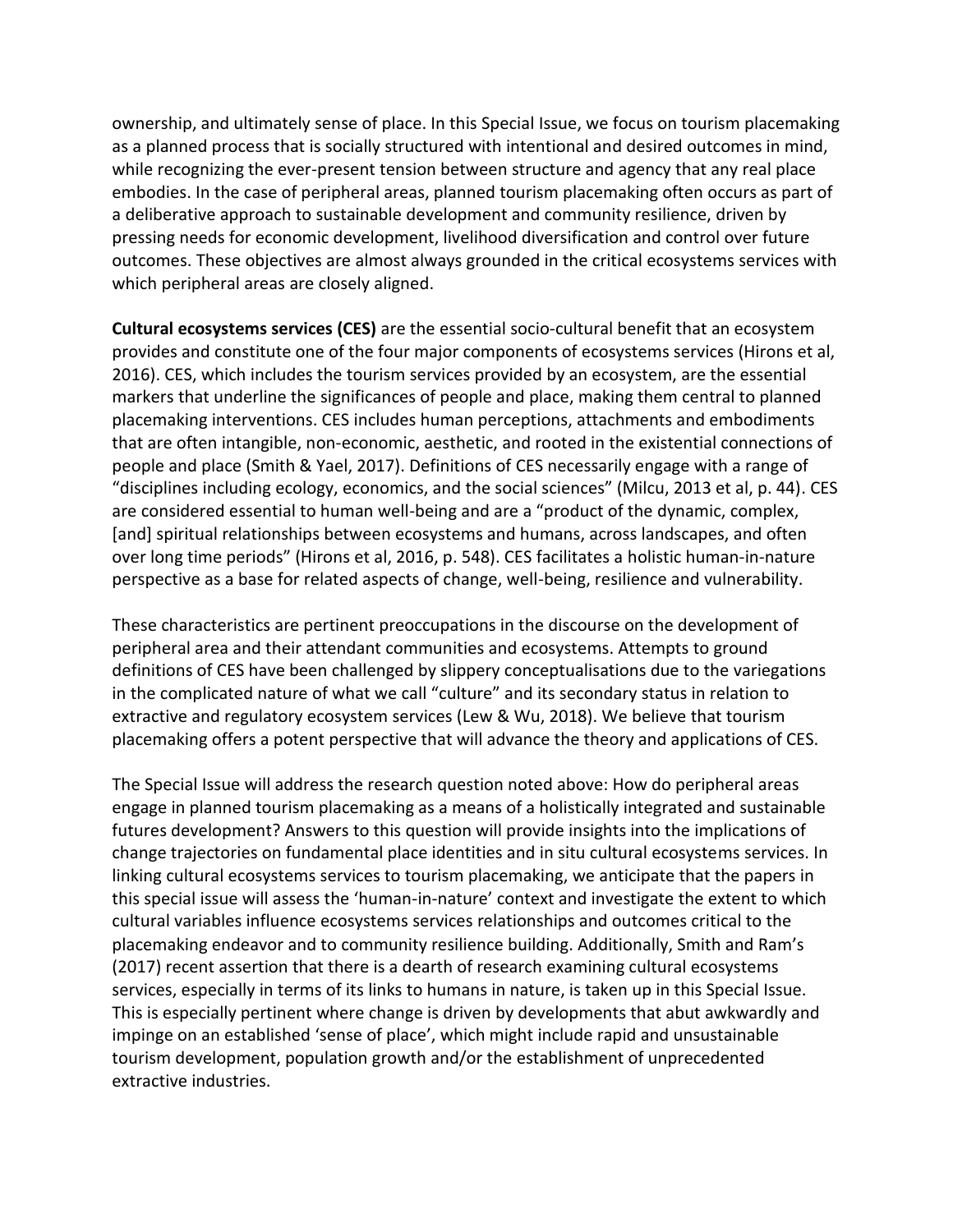Papers in this Special Issue will draw from critical multi-disciplinary perspectives on tourism placemaking and CES in peripheral area contexts. *An essential focus on the links between placemaking and cultural ecosystems services is desirable, although papers that focus primarily on placemaking or solely on CES and tourism are also welcome.*

#### **Author Instructions**

- Abstracts proposals of 4-600 words containing (1) full author/s details (affiliation + email address), (2) five-six keywords and (3) around six guiding theoretical references are required on or before 30 June 2017.
- Authors should adhere to author guidelines.
- Email abstracts to alan.lew@nau.edu and [joseph.cheer@monash.edu](mailto:alan.lew@nau.edu,%20joseph.cheer@monash.edu?subject=TG%20Special%20Issue:%20CES%20&%20Placemaking), quoting "TG Special Issue – CES and Placemaking" in the subject panel. Questions about the Special Issue may be addressed to any of the four gest editors.
- All papers will undergo a double-blind review process, overseen by the guest editors.

#### **Guest Editors**

- Alan A. Lew, Northern Arizona University
- Joseph M. Cheer, Monash University, Australia
- Dimitri Ioannides, Mid-Sweden University, Sweden
- Mary Mostafanezhad, University of Hawai'i at Mānoa, USA

### **Special Issue Timeline**

- 30 June 2017 Abstracts of proposed paper due
- 31 July 2017 Acceptance of abstracts announced
- 31 December 2017 Complete article manuscript due
- Early to Mid-2018 Review and revision of accepted articles
- Late 2018 Publication date

\_\_\_\_\_\_\_\_\_\_\_\_\_\_\_\_\_\_\_\_\_\_\_\_\_\_\_\_\_\_\_\_\_\_\_\_\_\_\_\_

\_\_\_\_\_\_\_\_\_\_\_\_\_\_\_\_\_\_\_\_\_\_\_\_\_\_\_\_\_\_\_\_\_\_\_\_\_\_\_\_

**SEE the** *Tourism Geographies* **website for updated information on this special issue:**  <http://www.tgjournal.com/ces-placemaking.html>

**Keywords:** Peripheral areas, periphery, placemaking, cultural ecosystems services (CES), sense of place, sustainable development

#### **References Cited**

Carson, D. A., & Carson, D. B. (2011). Why tourism may not be everybody's business: the challenge of tradition in resource peripheries. *The Rangeland Journal*, 33(4), 373-383.

- Cheer, J. M. & Lew, A.A., eds. (2018). *Tourism Resilience and Sustainability: Adapting to Social, Political and Economic Change*. London: Routledge.
- Hall, C. M., & Boyd, S. W. (Eds.). (2005). *Nature-based tourism in peripheral areas: Development or disaster?* (Vol. 21). Clevedon: Channel View Publications.